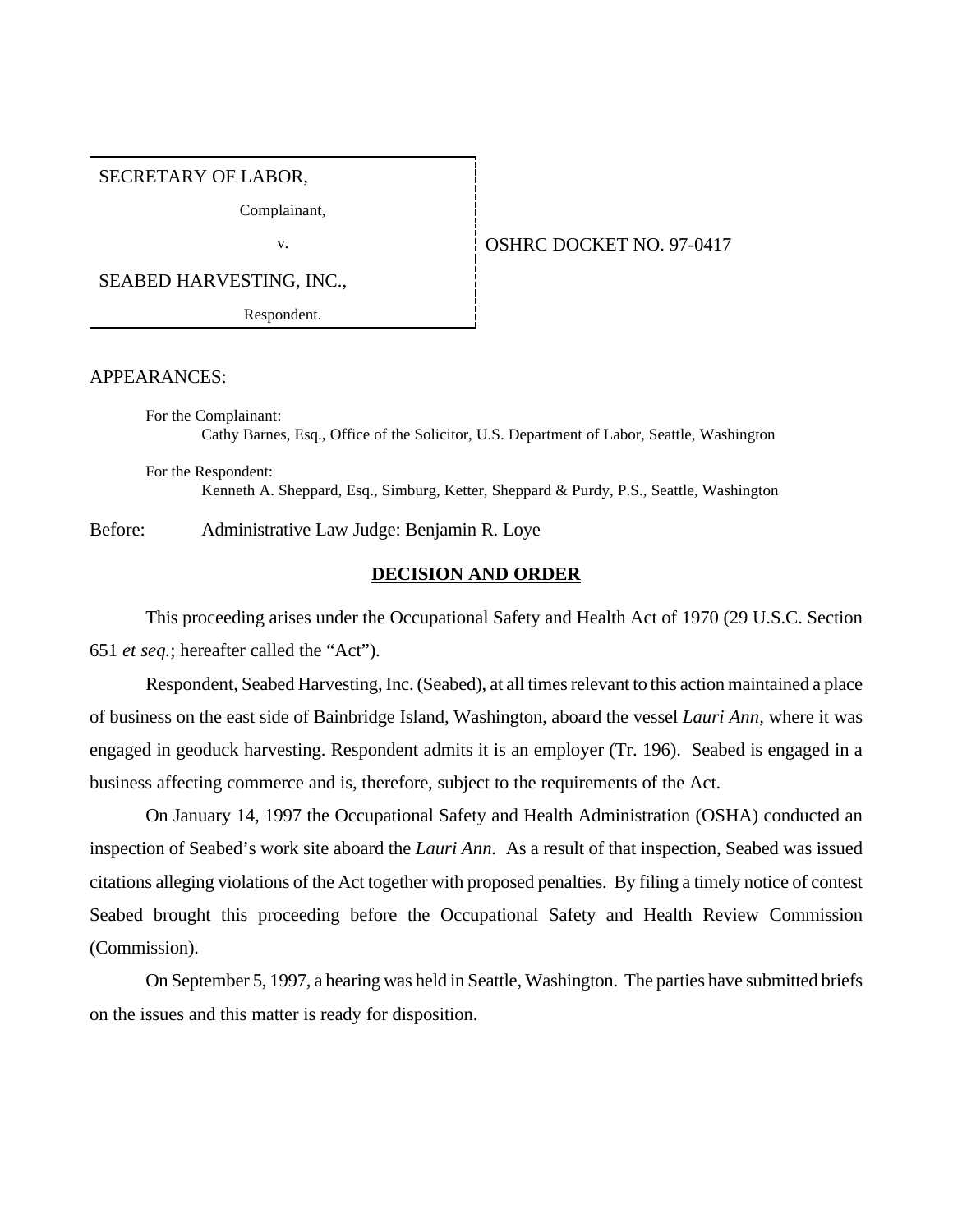### **The Inspection**

### *Facts*

OSHA Compliance Officer (CO) David Baker testified that on January 14, 1997, he observed the *Lauri Ann* anchored off Skiff Point. A diver was in the water; no tender was visible on the deck of the *Lauri Ann* (Tr. 28-30). Baker identified himself, and boarded the *Lauri Ann*, without objection (Tr. 34, 233). Doug Williams, the geoduck program manager with the Department of Natural Resources (Tr. 120), was present during the OSHA inspection, and confirmed Baker's account (Tr. 123).

# *Discussion*

Seabed asks that the fruits of the January 14, 1997 search be suppressed. Seabed maintains that its consent to OSHA inspection is required under the terms of its licensing agreement with Washington's Department of Natural Resources (DNR). Seabed repeatedly objected to the terms of the agreement with DNR (Tr. 141-42, 221). Seabed argues that any consent to the inspection, therefore, was coerced.

The record establishes that Seabed consented to the January 14, 1997 inspection, in that it failed to raise any objections upon the CO's arrival on its work site. That Seabed had previously objected to the provisions of its contract with DNR is not relevant to these proceedings. OSHA was not a party to the contract or privy to Seabed's objection; the Commission has no jurisdiction to determine legitimacy of Seabed's contract with a third party.

The Commission has held that an employer seeking to suppress evidence obtained during a consensual inspection must present clear and convincing proof of some affirmative misrepresentation by OSHA which effectively coerced his consent. *Secretary of Labor v. Sanders Lead Company*, 15 BNA OSHC 1640, 1991-93 CCH OSHD ¶29,690 (No. 87-260, 1992). Seabed introduced no evidence of misconduct. There is no basis, therefore, for the suppression of the evidence obtained during the January 14 inspection.

### **Alleged Violation of §1910.422(e)**

Citation 1, item 1 alleges:

29 CFR 1910.422(e): A depth-time profile including, when appropriate, any breathing gas changes, was not maintained for each diver during the dive including decompression:

a.) East Side of Bainbridge Island, off Skiff Point, aboard the dive boat Lauri Ann - Employees engaged in commercial harvesting of geoducks, on or about 14 January 1997.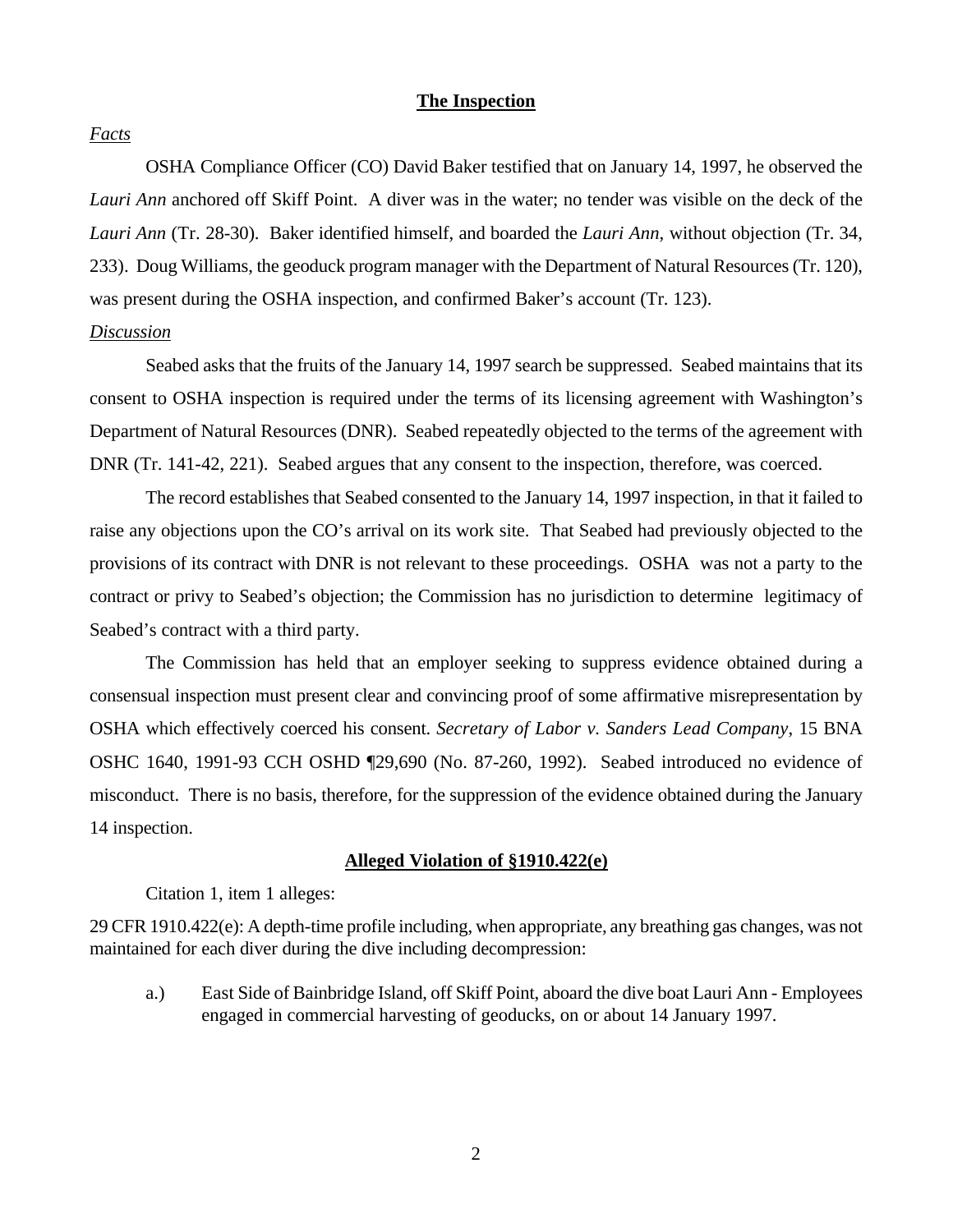### *Facts*

At the hearing CO Baker testified that the depth-time profiles being maintained by the tender on January 14, 1997 were incomplete, in that only the divers' bottom time was being tracked (Tr. 49). No record of the divers' depth was maintained (Tr. 41-44, 51; Exh. C-3).

Both Doug McRae, Seabed's president, and Mark Wright, an independent contractor diving off the *Lauri Ann* (Tr. 157-59), used dive computers, which provide the diver with a depth-time profile. Baker testified, however, that dive computers are not a substitute for written depth-time profiles maintained by the tender (Tr. 46). In 1979 OSHA issued a written interpretation of the cited standard, publication 3036, for the guidance of affected employees (Tr. 70). Section 1910.422(e), as interpreted, requires that a written time-depth record be maintained during the dive for the benefit of the designated person in charge as an aid in carrying out the planned dive schedule and making necessary adjustments in the decompression schedule (Tr. 72).

Baker stated that he was aware of two instances where dive computers were lost or damaged during rescue operations (Tr. 47). In addition, the information stored in such computers is lost should the computer's batteries fail (Tr. 47). Baker stated that medical personnel would be unable to determine the diver's hyperbaric exposure in the event of an emergency without accurate depth records (Tr. 45, 50-51).

Williams, a master diver and owner of a private dive company, testified that he has tested a number of dive computers for Washington's Department of Natural Resources [DNR] (Tr. 126, 130-31). Williams stated that different brands of computer use different algorithms to figure the diver's depth-time profile, some of which are not accurate (Tr. 127). Some information, such as the time the diver entered and exited the water, is not recorded by dive computers. Entry and exit times are necessary to determine the surface interval and to compute residual time (Tr. 132, 151). Williams testified that, in addition to being subject to battery failure, some frequencies of radio waves, such as those used by cellular phones, may interfere with the computer's data storage (Tr. 127). Williams testified that, for all these reasons, DNR requires that its divers keep a written time-depth profile as a back-up to their dive computers (Tr. 128).

McRae testified that he uses a dive computer called the Skinny Dipper, which records his maximum depth, the duration of his depth, his bottom time, and computes the amount of time remaining until decompression is required (Tr. 205). The computer also computes any required decompression and monitors his decompression as he surfaces (Tr. 205). McRae stated that his computer provides him with his surface interval and computes available residual time at different depths (Tr. 206). The dive data is retained until the computer is manually turned off (Tr. 206).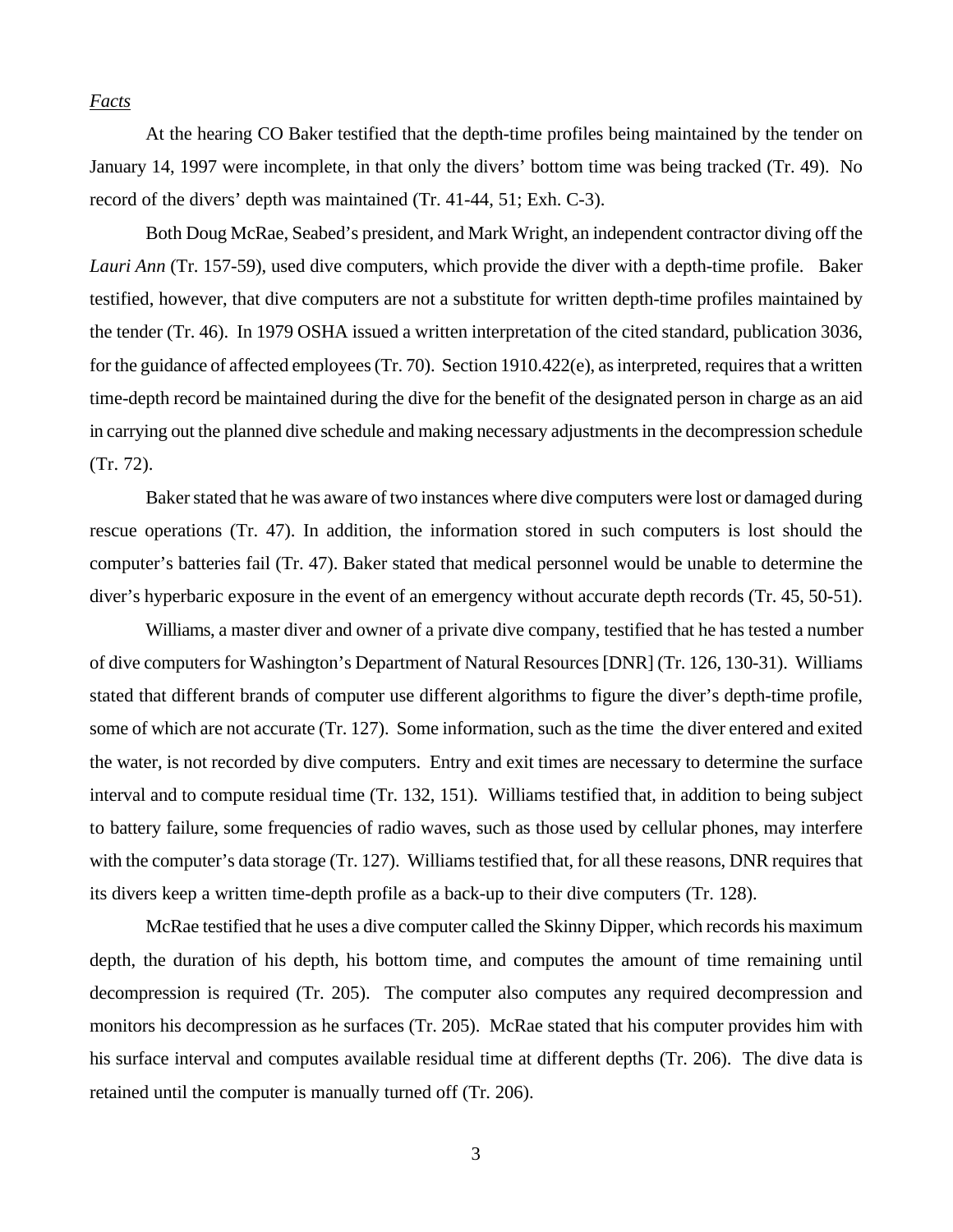Wright uses a Sherwood Source Module, which self activates at a depth of three feet (Tr. 167). The Sherwood records all activity, including surface intervals until it is shut off (Tr. 168). Wright stated that his computer provides a continuous low battery warning beginning during the batteries last 30 hours of life (Tr. 170).

### *Discussion*

The cited standard requires that: "A depth-time profile, including when appropriate any breathing gas changes, shall be maintained for each diver during the dive including decompression." Seabed maintains that the Secretary's requirement that the dive profile be maintained in writing on the dive vessel extends the reach of a standard beyond the plain meaning of a regulation's language, thus depriving the employer of fair warning of proscribed conduct. *See e.g., Bethlehem Steel v. OSHRC*, 573 F.2d 157 (3rd Cir. 1978); *Dravo Corporation v. OSHRC,* 613 F.2d 1227, (3rd Cir. 1980).

Whether a standard is constitutionally vague cannot be determined from the language of the standard viewed in isolation; other sources may provide the employer with constructive knowledge of a standard's requirements. *Corbesco, Inc. V. Dole*, 926 F.2d 422 (5th Cir. 1991). OSHA formal interpretation of the standard, publication 3036 puts employers on notice of OSHA's requirement that the dive profile be written, and be maintained on the dive vessel during the dive.

The violation has been established.

**Penalty.** In determining the penalty the Commission is required to give due consideration to the size of the employer, the gravity of the violation and the employer's good faith and history of previous violations. The gravity of the offense is the principle factor to be considered. *Nacirema Operating Co*., 1 BNA OSHC 1001, 1972 CCH OSHD ¶15,032 (No. 4, 1972). Factors to be considered in determining gravity include: (1) the number of employees exposed to the risk of injury; (2) the duration of exposure; (3) the precautions taken against injury, if any; and (4) the degree of probability of occurrence of injury. *Kus-Tum Builders, Inc.* 10 BNA OSHC 1049, 1981 CCH OSHD ¶25,738 (No. 76-2644, 1981).

A penalty of \$1,000.00 was proposed for this item. Seabed is a small employer (Tr. 53). CO Baker testified that Seabed had previously been cited by OSHA, but was unfamiliar with the specific circumstances (Tr. 53-54). Baker found that the severity of the violation was high, in that injuries to the diver could result in permanent injury or death (Tr. 53). No credit for good faith was allowed, although Baker testified that the *Lauri Ann* was a clean, well maintained vessel, and that Seabed was the only commercial diving operation in the geoduck industry that actually has a decompression chamber (Tr. 115).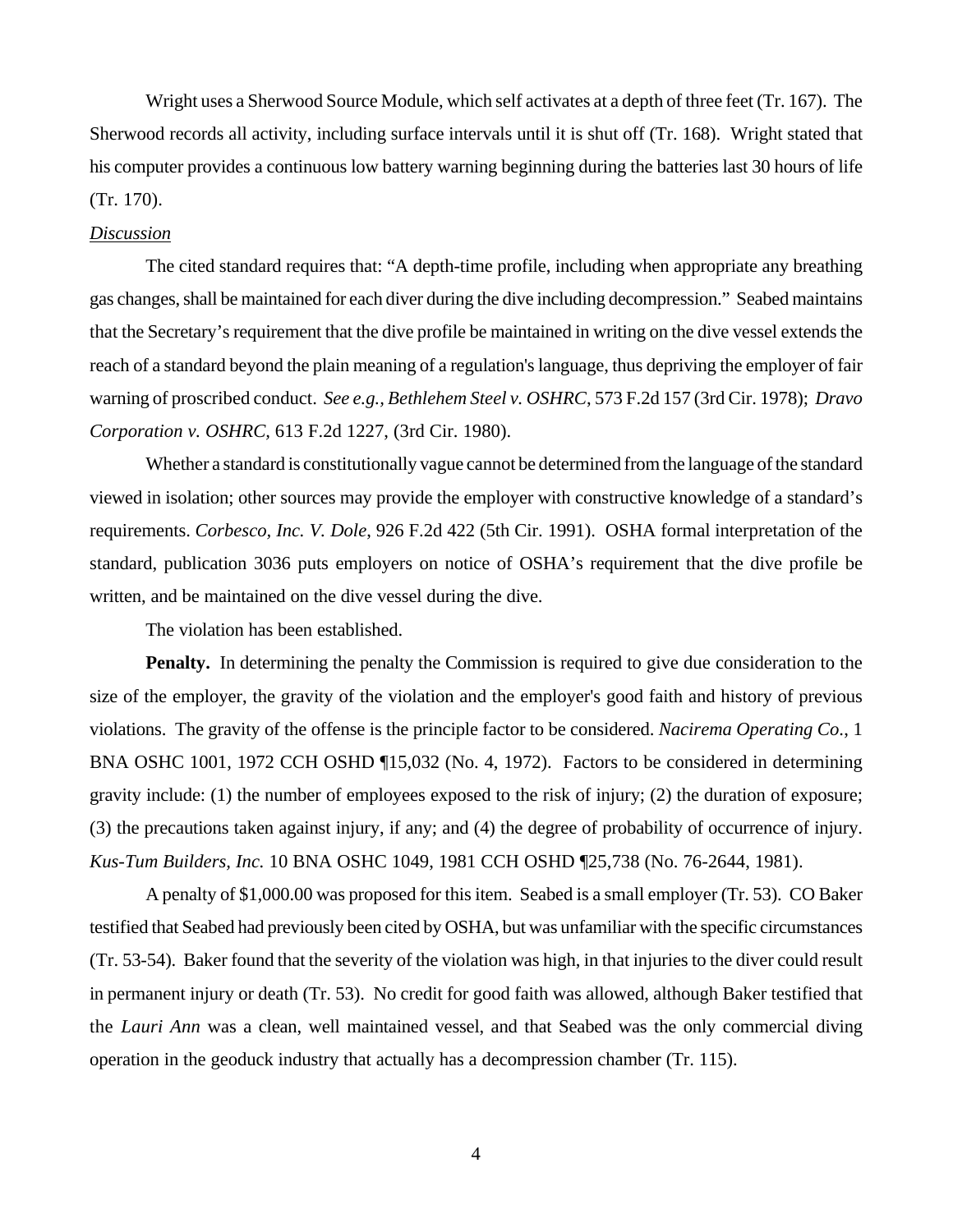I find that the Secretary overstated the gravity of the cited hazard. The computer generated dive profile fulfills the same function as the written profile required by the standard. The time and depth information necessary for determining decompression times is stored on the computer and can be retrieved as needed either by the diver or by medical personnel. The likelihood of stored information being lost is extremely small. I find that the severity of the violation was low.

In addition, credit for good faith should have been accorded to Seabed. The evidence establishes that Seabed was concerned about the health and safety of its employees. Its fleet was well maintained; Seabed maintained its own hyperbaric chamber; its divers did maintain dive profiles during their dives, though not in strict technical compliance with OSHA requirements.

Taking into consideration the relevant factors, I find that a penalty of \$100.00 is appropriate.

# **Alleged Violation of §1910.425(c)(1)**

Citation 1, item 2 alleges:

29 CFR 1910.425(c)(1): Each surface-supplied air diver was not continuously tended while in the water:

a.) East Side of Bainbridge Island, off Skiff Point, aboard the dive boat Lauri Ann - Employees engaged in commercial harvesting of geoducks, on or about 14 January 1997.

#### *Facts*

When CO Baker arrived to inspect the *Lauri Ann*, McRae was seated inside the cabin at the voice communication box; McRae identified himself as the tender (Tr. 38). Baker testified that McRae could not, from inside the cabin, observe the area immediately around the vessel (Tr. 40; *See also,* testimony of Williams, 124-25). McRae could only see the area directly behind the vessel, he could not see to the sides or in front of the vessel, and so could not track the diver's bubbles, ascertain his physical location and depth, or continuously check his air supply. The tender could not take up any slack in the divers umbilical, or assure that the umbilical was free from being snagged or abraded (Tr. 39-40, 88, 92), and could not immediately assist the diver should a dangerous situation arise (Tr. 95). Finally McRae could not see approaching vessels, unless they were coming up on the *Lauri Ann's* stern (Tr. 118).

Mark Wright testified that Doug McRae was acting as his tender on January 14, 1997 (Tr. 174). Wright stated that it was unnecessary for McRae to be on the deck near the umbilical after the hose is played out during first few minutes of the dive (Tr. 173, 175). Wright stated that the hose remains completely extended until his return (Tr. 172, 175). Wright stated that McRae continuously monitored his breathing, and was at the communication box every time he spoke (Tr. 173). Wright admitted that the view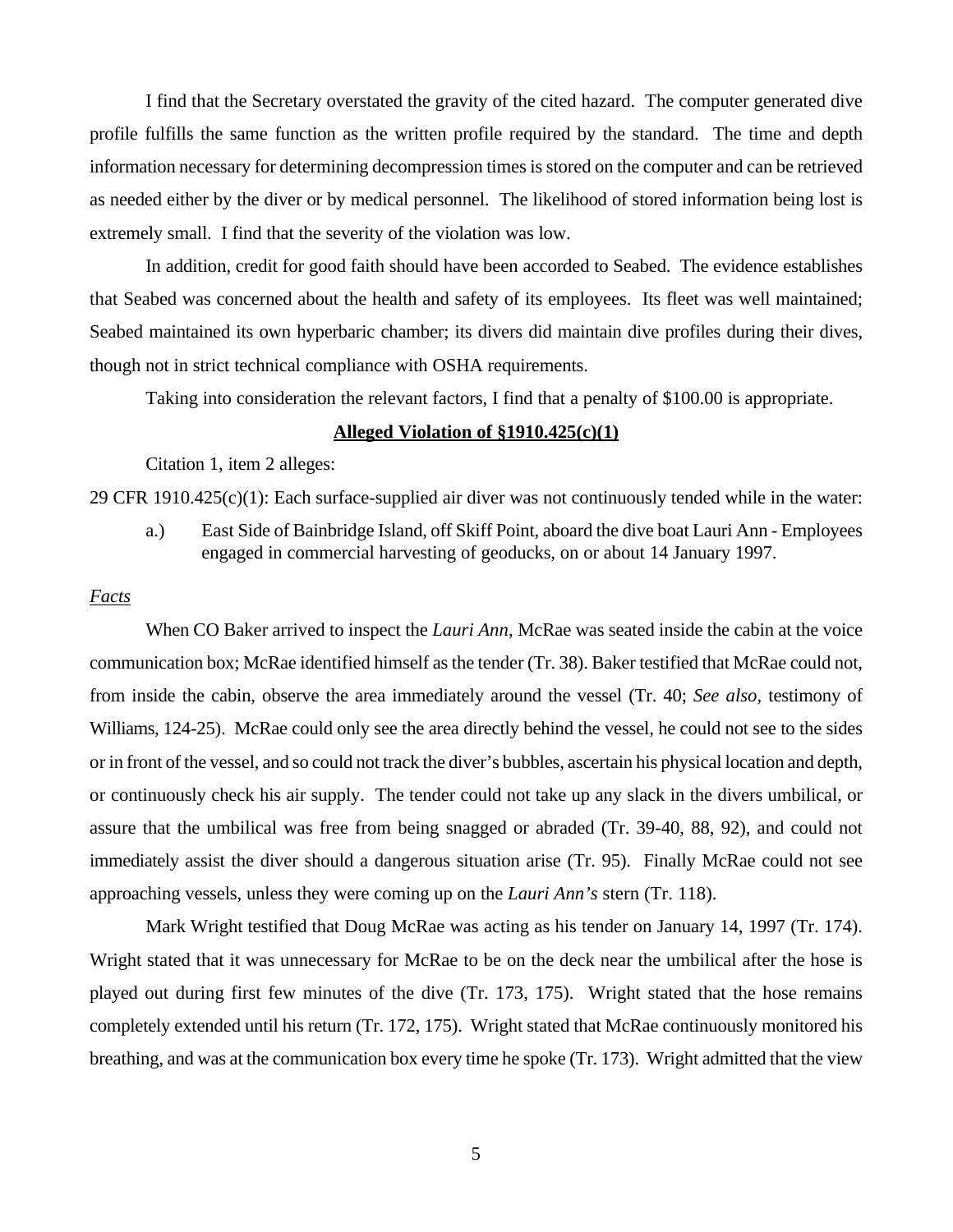from the cabin is obstructed, but stated that there had never been a problem with vessels other than DNR making a dangerous approach (Tr. 176-77).

Doug McRae has worked in commercial geoduck harvesting since 1975 (Tr. 193). McRae testified that he did not believe it was necessary to monitor the diver from the deck (Tr. 210). McRae admitted that, from the communication station, he could not see the dive manifold, where the umbilical was attached, but could see the area where the lines go over the deck (Tr. 212-13). McRae stated that there was no reason to check the manifold during the dive, and there is nothing on deck which could catch or abrade the hoses (Tr. 213, 236-37). McRae admitted that in one instance, he had to fire a flare gun over the bow of another vessel to warn it away from the dive area, but stated that this hazard is relatively low (Tr. 214-15).

**Applicability.** It is undisputed that Seabed is an employer, and subject to the provisions of the Act. Seabed maintains, however, that it was not the employer of Mark Wright, an independent contractor, and so cannot be held liable for safety violations to which only Mr. Wright was exposed. This judge disagrees.

On January 14, 1997 the *Lauri Ann* was a multi-employer work site. The Commission has specifically held that, on a multi-employer work site, it will impose liability on an employer who creates or has control over a hazard even though none of its own employees are exposed to the hazard. *Flint Engineering & Construction Co.,* 15 BNA OSHC 2052, 1992 CCH OSHD ¶29,923 (No. 90-2873, 1992). It is clear that Seabed, as the tender, controlled the cited hazard. Mark Wright testified that he essentially entrusted his life to his tender while diving (Tr. 174). The cited standard is applicable to Seabed.

**Interpretation.** The cited standard requires that each diver shall be continuously tended while in the water. Complainant interprets the standard as requiring the tender to maintain visual surveillance of the dive area and equipment. Respondent argues that the term "tend" is vague, and that its maintenance of continuous radio contact satisfies the requirements of the standard.

As noted above, external sources may provide the employer with constructive knowledge of a standard's requirements. *See; Corbesco, Inc., supra.* Where an employer has actual knowledge of the existence of a hazard which the standard is intended to protect against, and fails to take steps to protect against that hazard, it may not argue that it believed it was complying with the regulation. *Id.*

In this case, Seabed admitted that its divers have been exposed to at least one of the hazards noted by the CO. McRae stated that he was forced to fire a flare over the bow of an oncoming vessel which threatened to pass over the area where its divers were working. It is undisputed that McRae could not observe the entire dive area, or spot oncoming vessels from inside the cabin (Tr. 176). The violation is established.